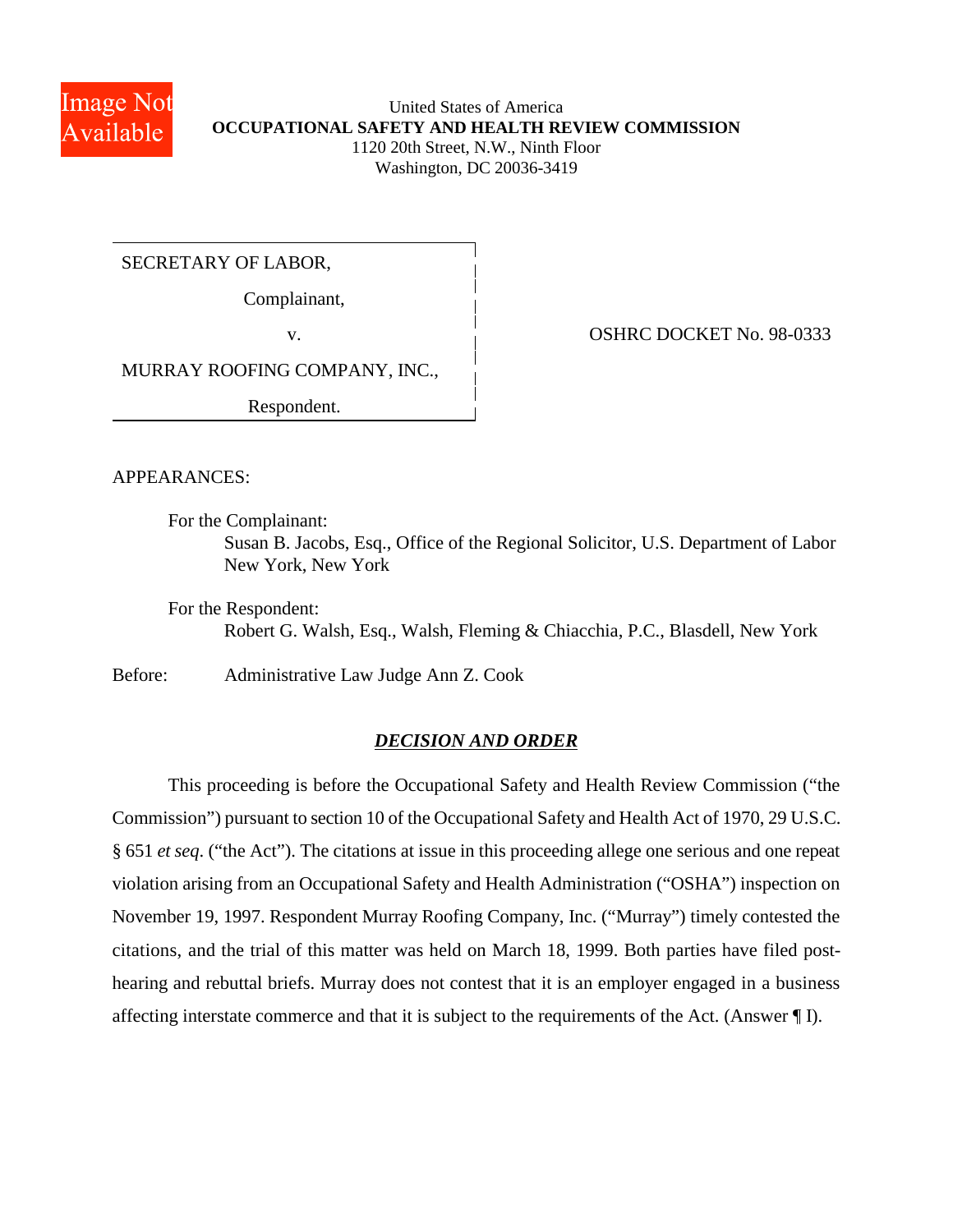## *Introduction*

On November 19, 1997, OSHA compliance officer ("CO") Michael Scime inspected the Riverfront Medical Center in North Tonawanda, New York, where Murray was the roofing contractor on the new, single-story building. During his inspection, Scime saw two roofers without fall protection working at the edge of the roof. Scime accessed the roof using the only visible means, which was, by climbing the ladder to the canopy and then climbing the remaining 3 feet without a ladder. Murray's foreman, Charles Weaver, told Scime that safety monitoring and warning lines were being used, but that the lines had been moved to roll out the roofing material. (Tr. 7-14, 38). OSHA cited Murray for failing to provide safe access to the roof in violation of 29 CFR 1926.1051(a) and for failing to provide fall protection in violation of 29 CFR 1926.501(b)(10).

## *The Secretary's Burden of Proof*

To establish a violation of a standard, the Secretary has the burden of proving, by a preponderance of the evidence:

(a) the applicability of the cited standard, (b) the employer's noncompliance with the standard's terms, (c) employee access to the violative conditions, and (d) the employer's actual or constructive knowledge of the violation (*i.e.*, the employer either knew, or with the exercise of reasonable diligence could have known, of the violative conditions).

*Atlantic Battery Co.,* 16 BNA OSHC 2131, 2138 (No. 90-1747, 1994).

## *Serious Citation 1*

Citation 1 alleges a violation of 29 CFR 1926.1051(a), which provides as follows:

A stairway or ladder shall be provided at all personnel points of access where there is a break in elevation of 19 inches (48 cm) or more, and no ramp, runway, sloped embankment, or personnel hoist is provided.

The citation alleges as follows:

(A) Front of the building. Employees were climbing the 3 feet from the metal canopy roof onto the main roof without safe access being provided by a ladder, ramp, or runway.

CO Scime testified that the only means of accessing the roof that day was to climb a ladder to the metal canopy on the east side of the building and to then climb the remaining 3 feet to the roof without a ladder. Weaver, the foreman, and the six employees working on the roof, confirmed this. The CO further testified that this means of access subjected the employees to the hazard of falling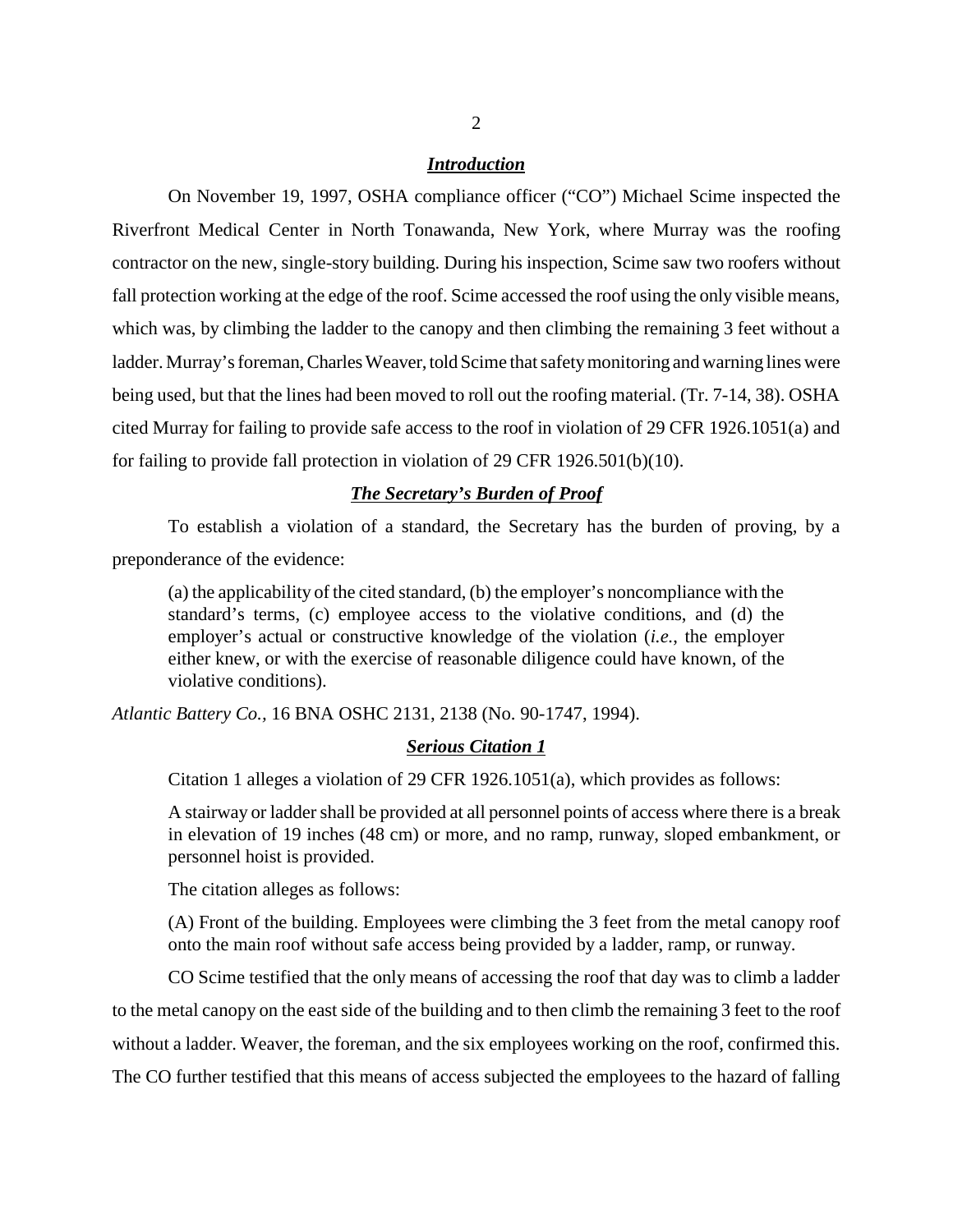backward onto the canopy, which could have caused serious injuries. He said safe access to the roof could have been provided by a ladder from the canopy to the roof or by a ladder from the ground to the roof. (Tr. 9-10, 13, 16, 19-20, 59).

Murray argues that using a ladder from the canopy to the roof was more dangerous than climbing to the roof without one and that newly-erected scaffolding surrounded the building and prevented the use of a ladder directly from the ground to the roof. (R. Brief pp. 3-4). Weaver and Michael Spangler, one of the roofers, testified in support of Murray's position. (Tr. 74-75, 92-93). However, the CO testified that scaffolding did not surround all sides of the building. (Tr. 47-51). In any event, the record shows that Murray was able to remove a section of scaffolding so that a ground-to-roof ladder could be installed. (Tr. 20, 80). Murray's argument is therefore rejected.

The record establishes the alleged violation, and, because the roofers were exposed to falls that could have caused serious injuries, the violation was serious. The proposed penalty for this item is \$750.00. In determining penalties, the Commission is to give due consideration to the gravity of the violation and the employer's size, history and good faith. The gravity of the violation, generally the most significant factor, depends upon such matters as the number of employees exposed, the duration of the exposure, the precautions taken against injury, and the likelihood that an injury would result. *J.A. Jones Constr. Co.*, 15 BNA OSHC 2201, 2214 (No. 87-2059, 1993). Considering that six employees were exposed to falls onto and from the canopy of the one-story building, I find the gravity of the violation to be moderate. I also find that no reductions for size, history or good faith are warranted. The proposed penalty of \$750.00 is appropriate and is accordingly assessed.

#### *Repeat Citation 2*

Citation 2 alleges a violation of 29 CFR 1926.501(b)(10), which states as follows:

Except as otherwise provided in paragraph (b) of this section, each employee engaged in roofing activities on low slope roofs, with unprotected sides and edges 6 feet (1.8 m) or more above lower levels shall be protected from falling by guardrail systems, safety net systems, personal fall arrest systems, or a combination of warning line system and guardrail system, warning line system and safety net system, or warning line system and personal fall arrest system, or warning line system and safety monitoring system. Or on roofs 50-feet (15.25 m) or less in width ... the use of a safety monitoring system alone ... is permitted.

The citation alleges as follows: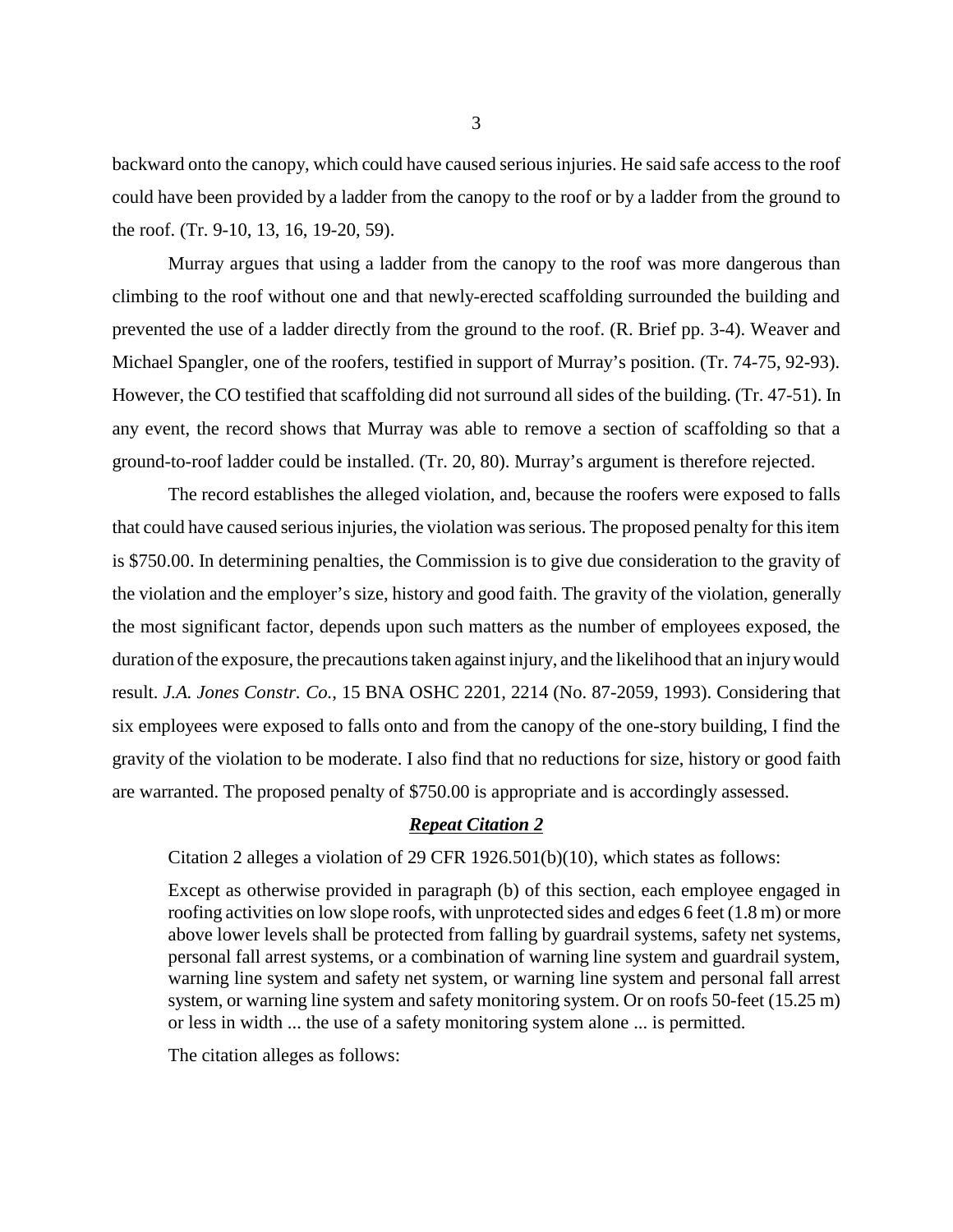(A) Roof at the Riverfront Medical Center. Warning lines were not erected along the North and East sides of the flat roof. Employees were exposed to a fall of 15'6" to the ground.

The CO testified that from the ground, he saw two roofers working without fall protection near the edge of the northeast corner of the building. The roof was more than 50 feet wide and was 15.5 feet above the ground. When he arrived on the roof, the roofers were some distance from the edge, seaming together the last-laid sheets of membrane. The CO said that at the northeast corner where the roofers had been working, membrane was laid out to the edge and no warning lines were up. (Tr. 13-14, 16-17, 36, 60, 75, 89-90). The CO also said that Weaver, the foreman, told him that warning lines and safety monitors were being used as fall protection. Weaver told him that the warning lines had been moved out of the way when material was laid out, and had not yet been put back. CO Scime testified that neither of the two roofers he observed near the edge could have monitored the other because while they worked, they were often bending, kneeling and/or working back to back. (Tr. 14, 36, 50).

Murray contends that scaffolding surrounded the building and thus there was no unprotected edge and no fall danger. However, the CO testified credibly that only parts of the building were scaffolded and only parts of the scaffolding were guarded. He further testified that scaffolding provided fall protection only if it were tarped, planked or otherwise guarded. The record shows that at the northeast corner, where the roofers worked near the edge, the scaffolding was unguarded and afforded no protection. (Tr. 47-51; C-1). Murray's contention is rejected.

Murray also contends that safety monitors and warning lines were used at the site but that the lines had to be removed to accomplish the membrane work. Weaver and Spangler testified the warning lines had been moved away because laying out and sealing the membrane could not be done properly with them in place. (Tr. 68-70, 80-81, 90-91). Under this reasoning, safety lines would seldom be in place to protect roofers working near the edge. The CO's more credible view was that Murray should have followed the general industry practice of moving safety lines only temporarily to roll out the membrane. (Tr. 61). Regarding safety monitors, Weaver testified that he had not appointed a monitor but that employees usually did so among themselves when working near the edge. He also testified he watched the employees as well, although his attention could be diverted. (Tr. 84-86). This testimony does not show that a monitoring system meeting the requirements of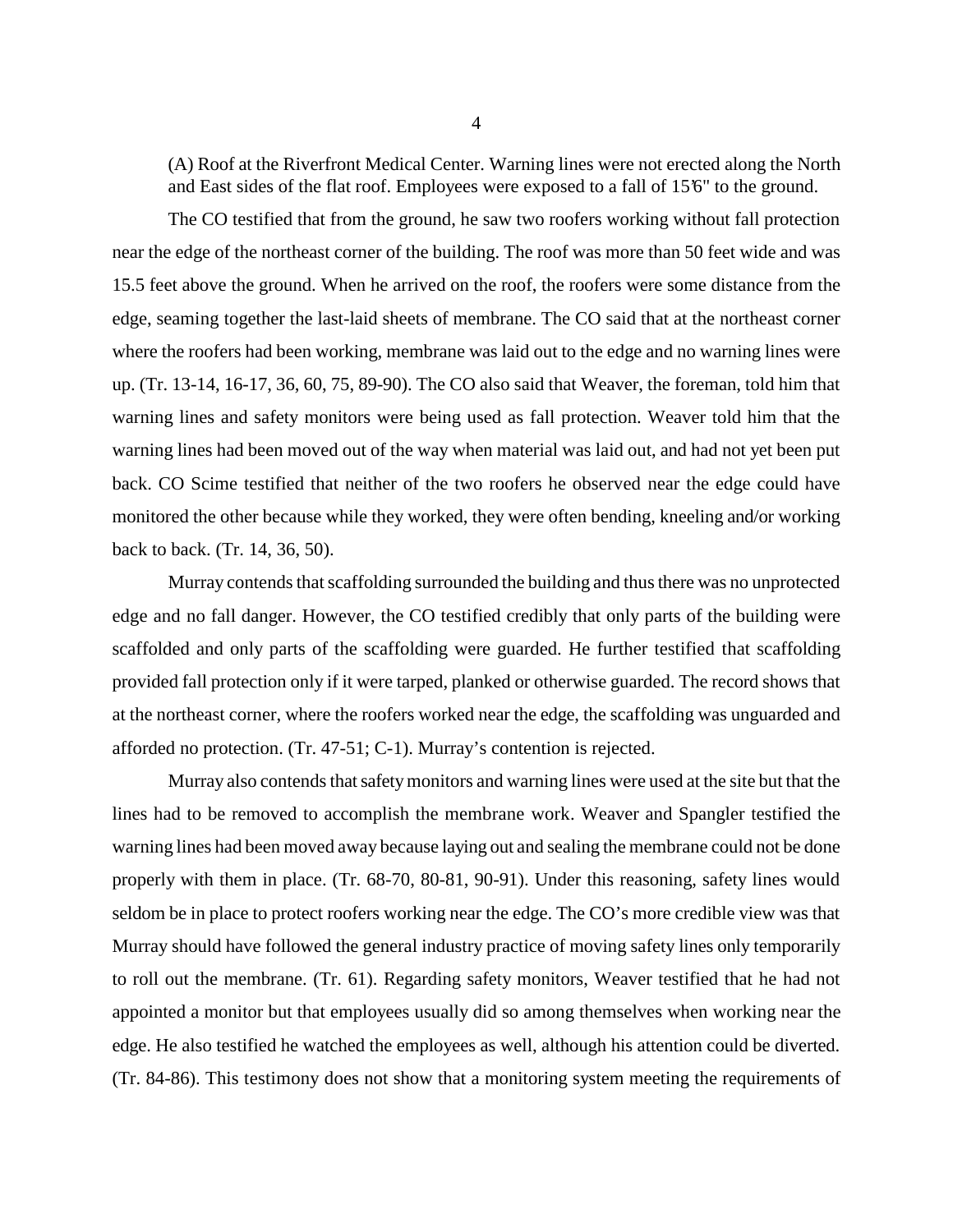Subpart M was used; specifically, the employer cannot designate as monitor an employee with other job responsibilities that might take his attention away from his monitoring function. *See* 29 CFR  $1926.502(h)(1)(v)$ . The evidence demonstrates that neither safety monitors nor warning lines were in use in the cited area. The Secretary has therefore established the alleged violation, and, in light of the 15-foot fall hazard, the violation was serious.

As to the repeated characterization, a violation is repeated under section 17(a) of the Act if, at the time of the alleged repeated violation, there was a Commission final order against the same employer for a substantially similar violation. *Potlatch Corp.,* 7 BNA OSHC 1061, 1063 (No. 16183, 1979). The record shows that Murray was cited for violating the same standard on December 4, 1995, that the citation was affirmed on January 26, 1996, by way of settlement, and that the citation became a final order on March 4, 1996. (Tr. 22; C-2). Murray has not disputed the repeated classification of the citation. This citation item is therefore affirmed as repeated.

The Secretary has proposed a \$2,400.00 penalty for this citation item. I find the gravity of the violation to be moderately severe, given that two employees were exposed to falls of 15 feet for a short time and that no fall protection was provided. I also find that no reductions for size, history or good faith are warranted. The proposed penalty of \$2,400.00 is appropriate and is accordingly assessed.

# *Findings of Fact*

The foregoing constitutes my findings of fact in accordance with Federal Rule of Civil Procedure 52(a). Any proposed findings of fact inconsistent with this decision are hereby denied.

# *Conclusions of Law*

1. Murray is engaged in a business affecting commerce and has employees within the meaning of section 3(5) of the Act. The Commission has jurisdiction of the parties and the subject matter of the proceeding.

2. Murray was in serious violation of section  $5(a)(2)$  of the Act as alleged in Citation 1, and a penalty of \$750.00 is appropriate for this item.

3. Murray was in repeat violation of section 5(a)(2) of the Act as alleged in Citation 2, and a penalty of \$2,400.00 if appropriate for this item.